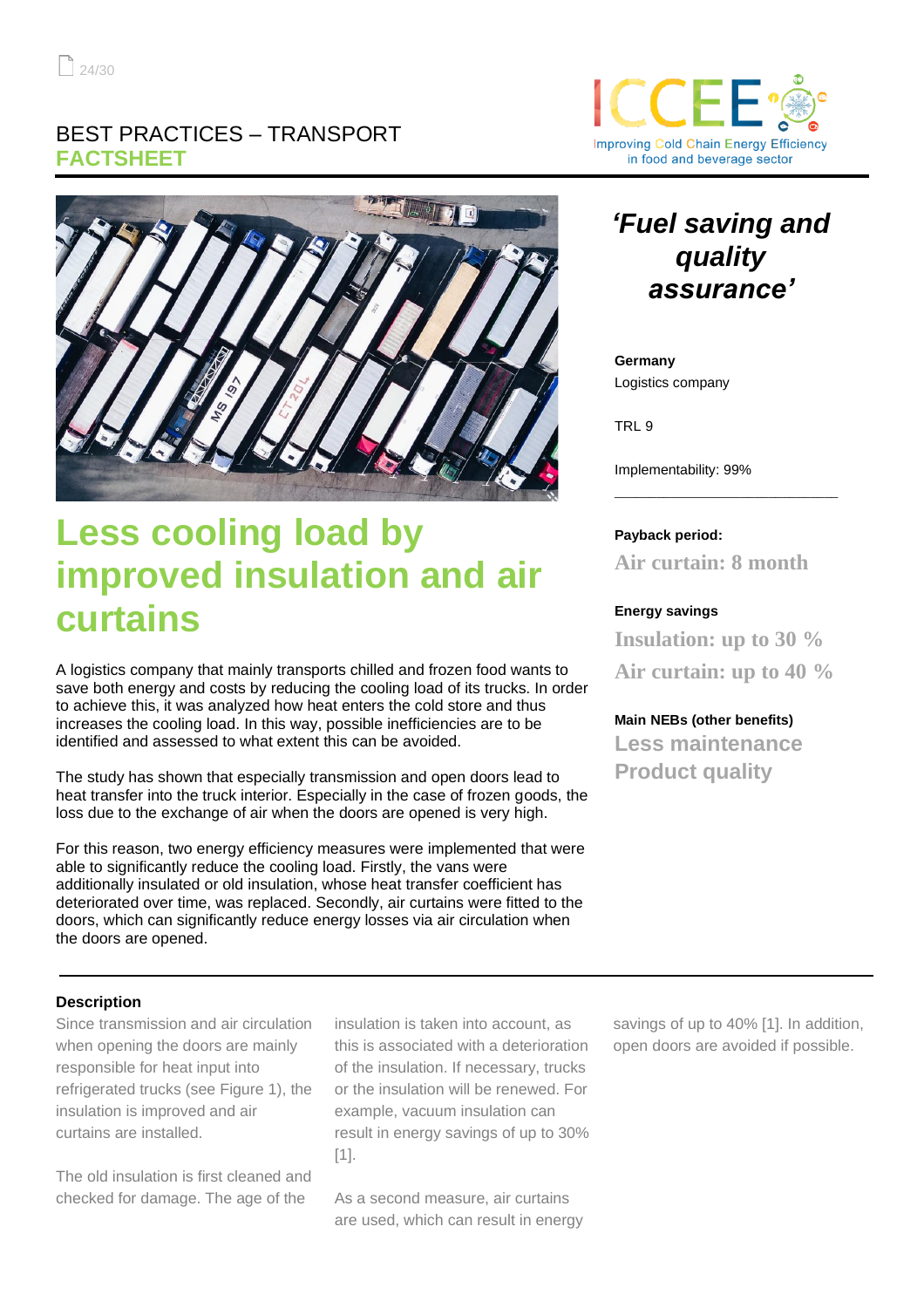## BEST PRACTICES – TRANSPORT **FACTSHEET**

#### **What is the improvement focus?**

The key regarding both measures is to reduce heat transfer to the cooled area. Improved insulation reduces thermal conduction and an air curtain minimizes convection by air circulation. In this way, the cooling load is reduced and thus the fuel consumption for refrigeration.

#### **Benefits**

The main advantage of both measures, insulation and air curtain, is the decrease in energy consumption and costs for cooling technology.

In addition to the energy savings, another benefit of the air curtain is that the goods are less exposed to temperature fluctuations. For example, it has been reported that

avocados change color less due to an air curtain, thanks to less temperature fluctuations. [2]

In contrast to an automatically closing door, the air curtain does not cause any time delays and truck drivers are very satisfied with the result. It has been observed that the air curtain is just as energetically



effective as an automatically closing door. [2]

#### **Opportunities and barriers to implementation**

| Opportunities    | Barriers       |
|------------------|----------------|
| Lower fuel       | Costs for air  |
| consumption      | curtain        |
| and related cost |                |
| Negligible       | Staff training |
| maintenance      | required       |
| Available        |                |
| worldwide        |                |
| Simple handling  |                |
| Improves food    |                |
| quality          |                |



Fig. 1: Example for thermal loads chilled and frozen food trucks, based on [1]

#### **References**

- [1] Tassou, S. 2010. 'Energy Savings in Refrigerated Trucks' presentation. School of Engineering and Design, Brunel University. https://grimsby.ac.uk/documents/defra/08Jun10\_Transport.pdf. Accessed 19 March 2020.
- [2] Brightec BV. http://brightec.nl/. Accessed 19 March 2020.